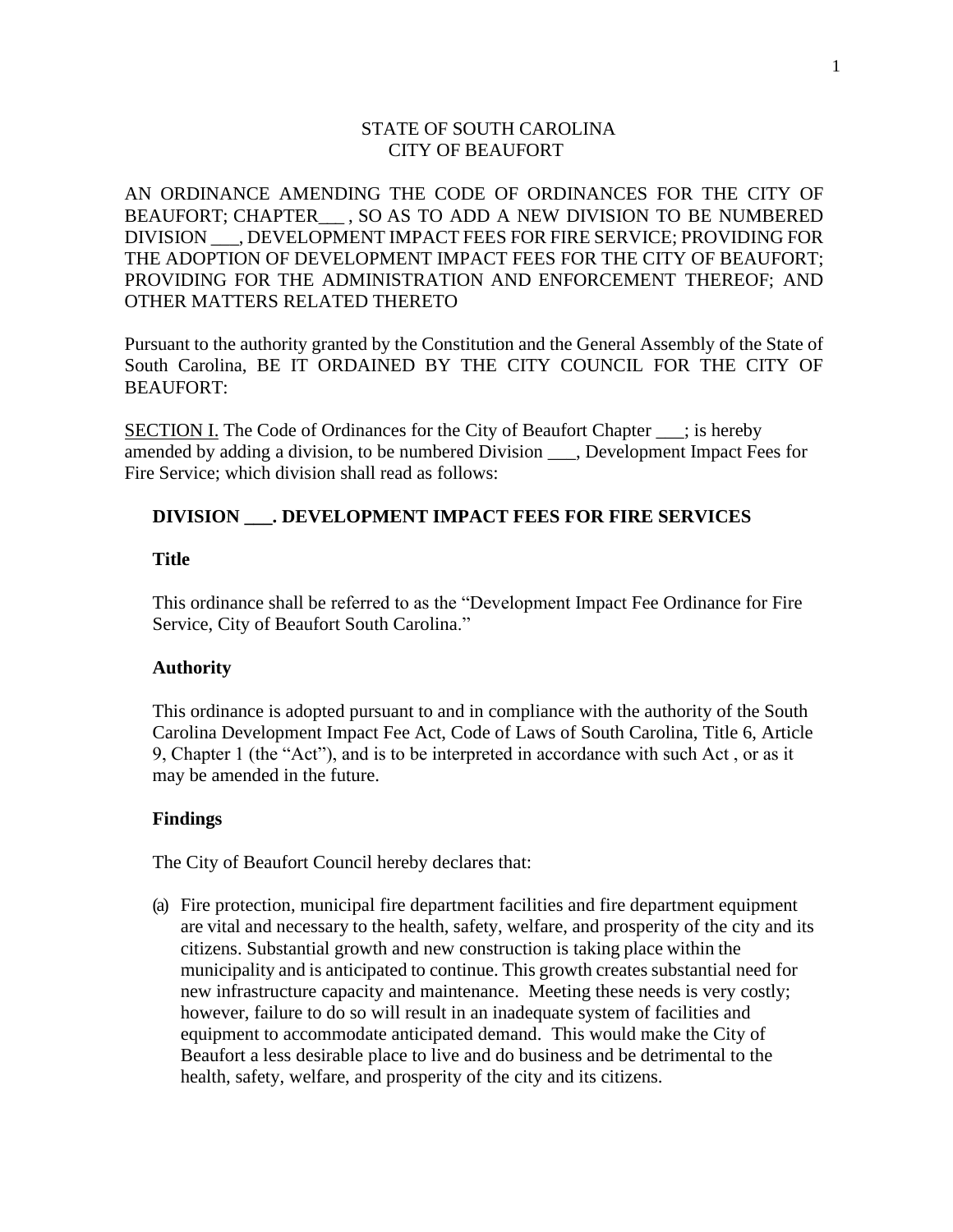- (b) To the extent that future growth and new construction in the city places demands on fire protection which should be met by shifting a portion of the capital costs for providing new capacity and maintaining exiting capital to serve new development, which creates, in whole or in part, these demands and needs.
- (c) By Joint Resolutions adopted on November 13, 2018, and November 14, 2018, the City of Beaufort and Town of Port Royal Councils directed the Metropolitan Planning Commission to conduct the necessary studies and a recommended development impact fee ordinance in accordance with the requirements of the Act.
- (d) The Metropolitan Planning Commission recommended a *Developmental Fire Impact Fee Study Report for Beaufort/Port Royal Fire Department* dated 8/15/2019, a *Beaufort/Port Royal Capital Improvements Plan* with projects eligible for impact fee funding dated November 2018, which have been adopted by the City Council, as modified.
- (e) This ordinance is enacted to implement the findings and recommendations of the *Development Fire Impact Fee Study Report for Beaufort/Port Royal Fire Department* and endorse the list of capital projects eligible for impact fee funding in the *Beaufort/Port Royal Fire Department Capital Improvement Plan*.
- (f) The impact fees prescribed in this ordinance are equitable, do not impose an unfair or disproportionate burden on developers and new construction, and are in the best interests of the general welfare of City of Beaufort and its citizens.
- (g) New facilities or equipment eligible for development impact fee funding will benefit all new development or redevelopment in city limits. Therefore, it is appropriate to treat the entire city as one service area for calculating, collecting, and spending development impact fees.
- (h) This ordinance provides the procedures for timely processing of applications for determination of appropriate development impact fees applicable to all development inside city limits subject to the impact fees, and for the timely processing of applications for individual assessment of development impact fees, credits, or reimbursements allowed or paid.
- (i) Property for which a valid building permit has been issued prior to the effective date of this ordinance shall not be subject to new or updated development impact fees.

# **Definitions**

The following definitions apply within this ordinance, consistent with the provisions set forth in the South Carolina Development Impact fee Act, or as it may be amended in the future. Where terms are not defined, the definitions used in the City of Beaufort Code of Ordinances shall apply.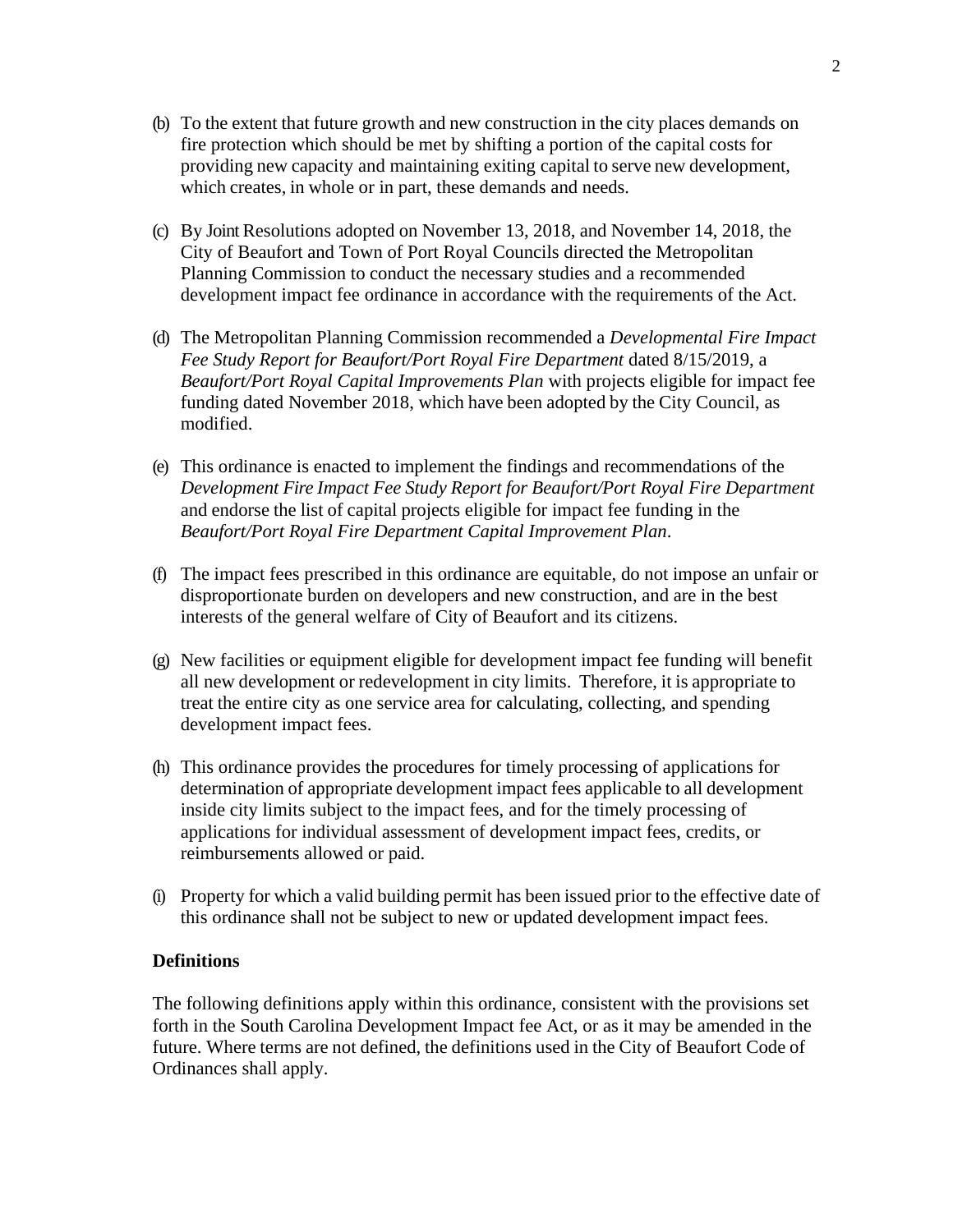- (a) Affordable Housing. Housing that is affordable to families whose incomes do not exceed eighty (80%) percent of the median income for the service zone established for the City of Beaufort.
- (b) Building Permit. A permit issued by the city permitting the construction of a building or structure within city limits.
- (c) Capital Improvement. Improvements with a useful life of five years or more, by new construction or other action, which increase the service capacity of any public facility.
- (d) Capital Improvements Plan (CIP). A multi-year planning tool used to identify capital projects. The Plan also identifies capital improvements for which impact fees may be used as a funding source.
- (e) Certificate of Occupancy. A certificate allowing the occupancy or use of a building and certifying that the structure or use has been constructed or will be used in compliance with the City of Beaufort Code of Ordinances and all other applicable regulations.
- (f) Credits. Impact fee deductions allowed to a fee payor for eligible off-site capital improvements funded by the fee payor or other allowance.
- (g) Developer. An individual, corporation, partnership, or other legal entity undertaking new development.
- (h) Development. Construction or installation of a new building or structure, or a change in use of an existing building or structure, any of which creates additional demand and need for public facilities (i.e., parks and recreation, fire protection, municipal facilities and equipment, or transportation). A building or structure shall include, but not be limited to, modular buildings and manufactured housing. Development does not include alterations made to existing single-family homes.
- (i) Development Impact Fee. A financial payment made by a developer to a local government for funding certain off-site capital improvements identified to accommodate future growth. Development impact fees (or "impact fees") are collected by the municipality for, fire protection, fire department facilities, and fire department equipment.
- (j) Fee Payor. A developer that pays or is required to pay a development impact fee.
- (k) Fire Impact Fee. A payment of money imposed as a condition of approval to pay a proportionate share of the cost for improvements and maintenance of the fire protection system identified to serve new development.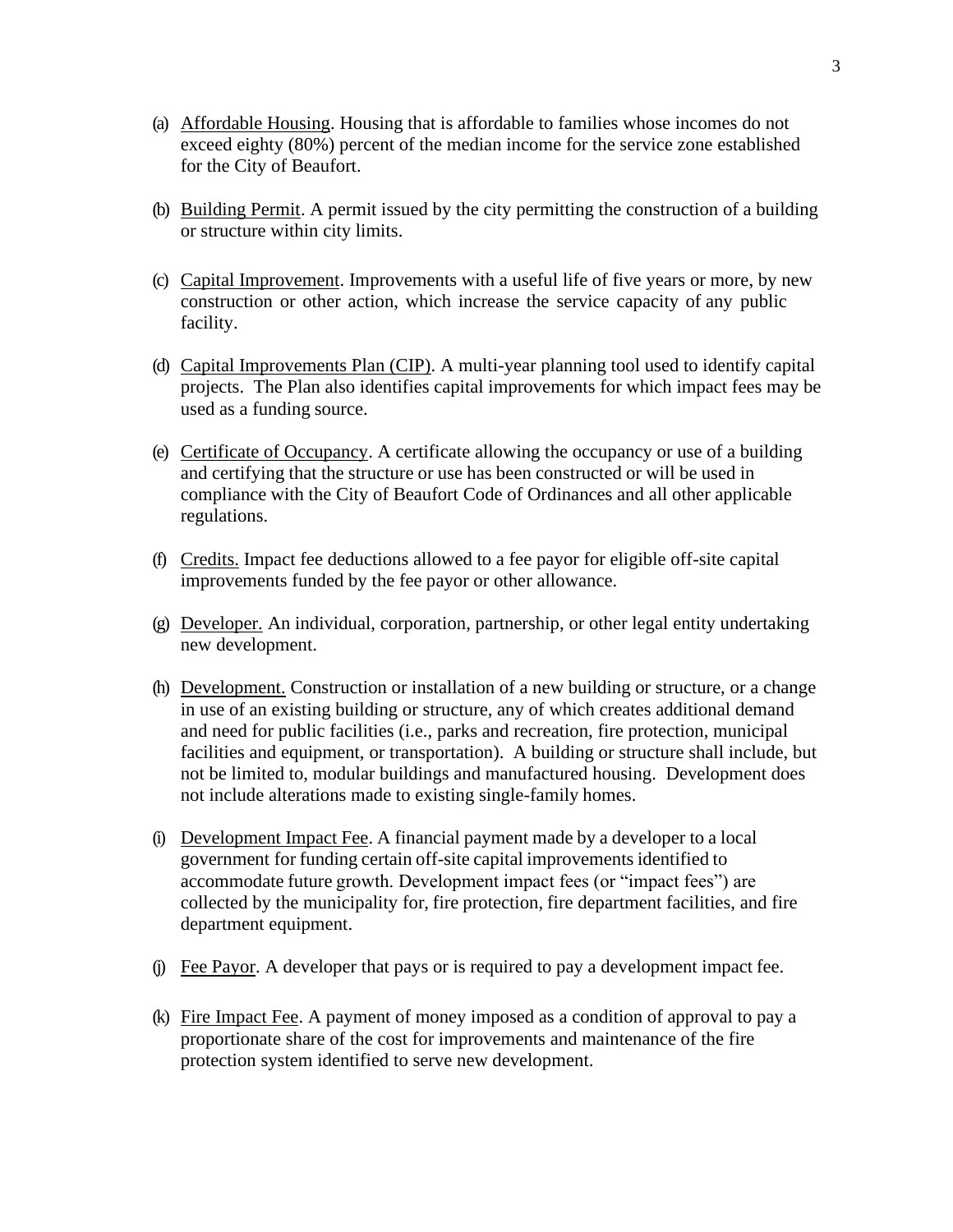- (l) Level of service. Means a measure of the relationship between service capacity and service demand for public facilities.
- (m) Public Facilities. Public facilities for the purpose of this ordinance shall include fire protection facilities and equipment and/or construction of capital improvements identified in the *Beaufort/Port Royal Fire Department Capital Improvements Plan*  and the *Development Impact Fee Study Report for the Beaufort/Port Royal Fire Department.*
	- (1) Capital equipment and vehicles, with an individual unit purchase price of not less than \$100,000 dollars including but not limited to, equipment and vehicles used in the delivery of public safety services or emergency preparedness services.
- (n) Square Feet (s.f.). As referred to in Appendix A *Impact Fee Schedule for Fire Protection Facilities and Equipment* of this ordinance, means the sum (in square feet) of the area of each floor level, including cellars, basements, mezzanines, penthouses, corridors, lobbies, stores and offices, that are within the principal outside faces of exterior walls, not including architectural setbacks or projections. Included are all areas that have floor surfaces with clear standing head room (measured 6 foot, 6 inches minimum) regardless of their use. If a ground-level area of a building, or part thereof, within the principal outside faces of the exterior walls is not enclosed, this square footage definition considers it part of the overall square footage for the building. However, unroofed areas and unenclosed roofed-over spaces, except those contained within the principle outside faces of exterior walls, should be excluded from the area measurement. The area of any parking garage within a building shall not be included in the area measurement.
- (o) System Improvement. A capital improvement to a public facility which is designed to provide service to a service area.
- (p) System Improvement Costs. The costs incurred for construction and reconstruction of system improvements, including design, acquisition, engineering, and other costs attributable to the improvements including the cost of providing additional public facilities needed to serve new growth and development. System improvement costs do not include:
	- (1) Construction, acquisition, or expansion of public facilities other than capital improvements eligible for impact fee funding that are identified in the *Beaufort/Port Royal Fire Department Capital Improvement plan*;
	- (2) Repair, operation, or maintenance of existing or new capital improvements;
	- (3) Upgrading, updating, expanding, or replacing existing capital improvements to serve existing development in order to meet stricter safety, efficiency, environmental, or regulatory standards;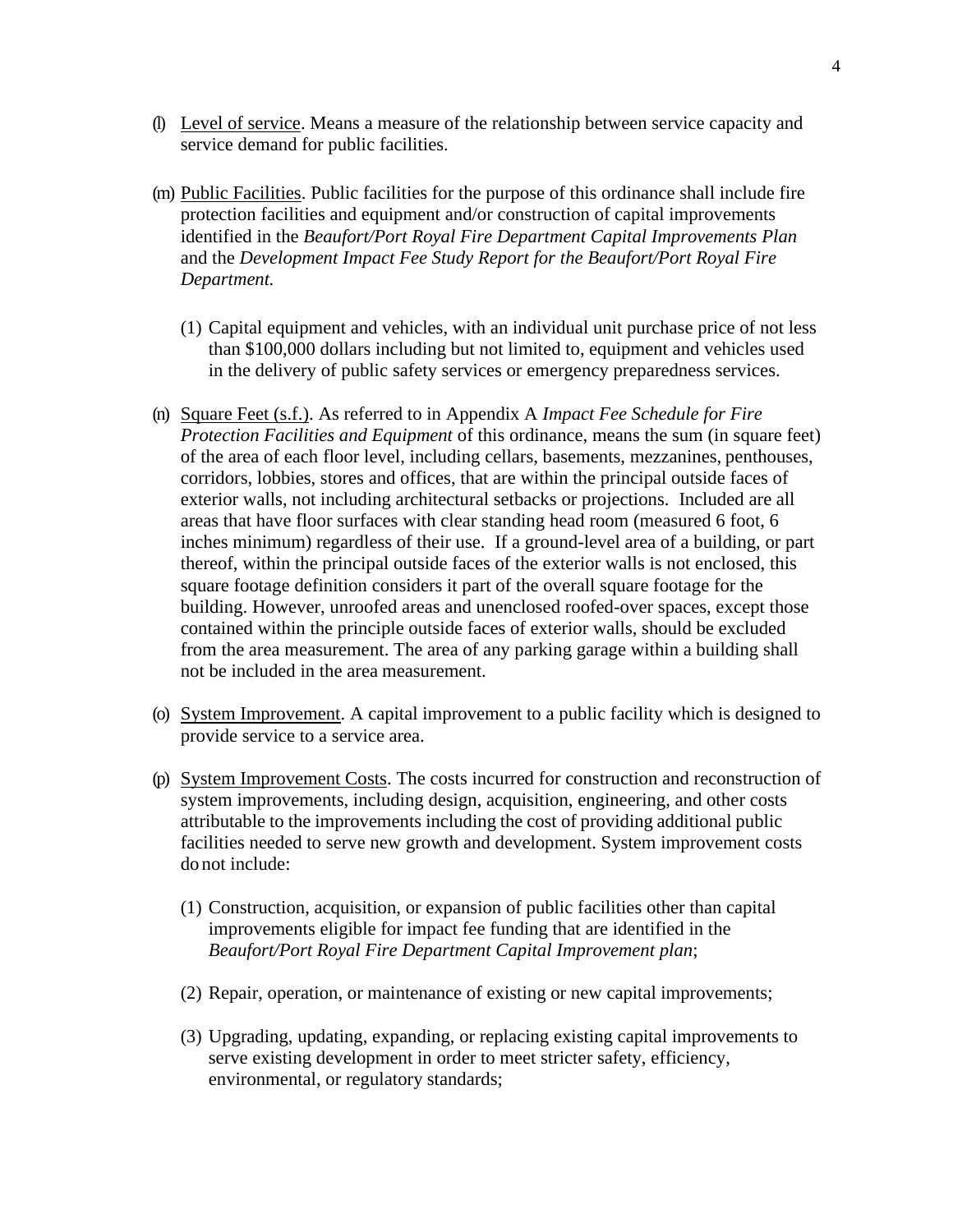- (4) Upgrading, updating, expanding, or replacing existing capital infrastructure to provide better service to existing development;
- (5) Administrative and operating costs of the governmental entity; or
- (6) Principal payments and interest or other finance charges on bonds or other indebtedness issued by or on behalf of the governmental entity to finance capital improvements eligible for impact fee funding that are identified in the *Beaufort/Port Royal Fire Department Capital Improvement Plan*.

## **Supporting Documentation**

This ordinance is based upon the conclusions and recommendations presented in the *Beaufort/Port Royal Development Fire Impact Fee Study,* prepared with the provisions set forth in the Act and adopted by joint resolutions from the City of Beaufort and Town of Port Royal councils. These documents are and shall remain on file in the City of Beaufort Community and Economic Development department and are hereby incorporated into this ordinance by reference.

All developmental impact fees for fire service collected pursuant to this ordinance shall be used to implement any or all of the public facilities deemed eligible for impact fee funding identified in the *Beaufort/Port Royal Fire Department Capital Improvement Plan.*

## **Jurisdiction**

A development impact fee shall apply to all new development or redevelopment located within municipal boundaries.

## **Application and Exemptions**

The provisions of the ordinance shall apply to all new development or redevelopment within municipal boundaries for which a building permit or development approval is required except for the following:

- (a) Rebuilding the same amount of floor space of a structure that was destroyed by fire or other natural catastrophe;
- (b) Remodeling or repairing a structure with the same land use that does not result in an increase in the number of service units or place new demand on fire protection;
- (c) Replacing a residential unit, including a manufactured home, with another residential unit on the same lot, if the number of service units does not change;
- (d) Placing a construction trailer or temporary office on a lot during the period of construction on the same lot;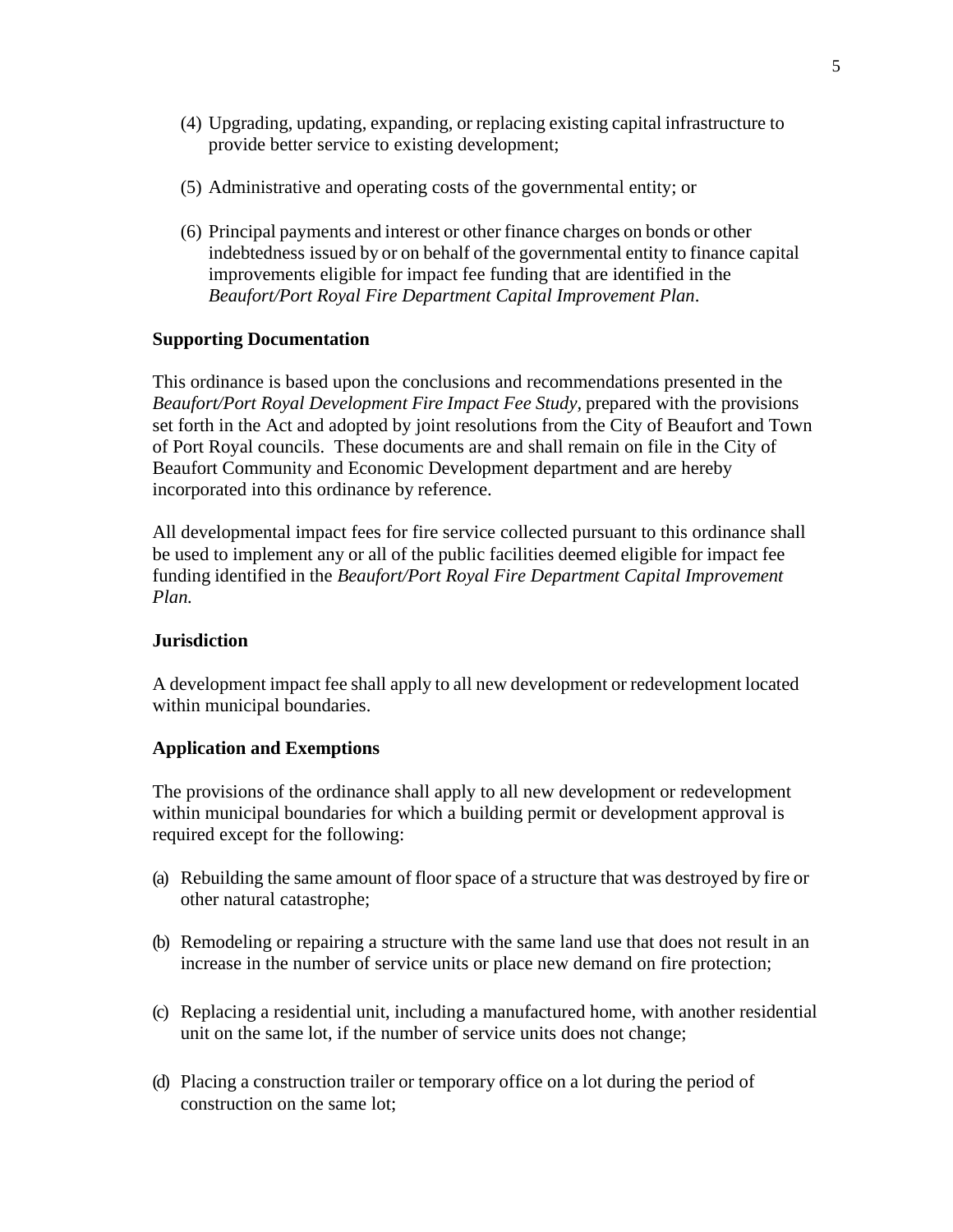- (e) Construction of an addition to a residential structure that does not increase the service units;
- (f) Adding uses that are typically accessory to residential uses, such as a tennis court or a clubhouse, unless it is demonstrated clearly that the use creates new consumption of fire services, municipal facilities and equipment, or the transportation system; and
- (g) All or part of a particular development project determined to create affordable housing.

# **Provisions for Affordable Housing**

Because all or part of any development project may be exempt from development fire impact fees for affordable housing, the following sets forth the administrative standards for determining what constitutes affordable housing and the procedures for exemption.

(a) Median Household Income

Affordable housing is based upon eighty percent (80%) of the median household income for residents living within the City of Beaufort. Median household income shall be determined once a year utilizing the following procedure:

- (1) The most recently available figures from the US Census Bureau American Community Survey will serve as the base year for this evaluation;
- (2) Each subsequent year will be adjusted once annually thereafter during January of the calendar year based upon the previous year's published Consumer Price Index (CPI) increase, until the next US Census Bureau data set is published, and this procedure is replicated.
- (b) Maximum Expenditure

The maximum expenditure for housing costs shall correspond to the Fannie Mae Foundation Mortgage Calculator multiplier of thirty percent (30%) of gross household income based upon eighty percent (80%) of median household income is:

- (1) Multifamily rental dwelling units of which the gross monthly rent cost does not exceed thirty percent (30%) of eighty percent (80%) of the gross median household monthly income.
	- maximum monthly rent = MFI X 80% X 30% /12
	- \$1031.12 max month rent = \$51,556 MFI x 80% x 30% / 12
	- MFI (Median Family Income) \$51,556 This is an average of the U.S. Census Bureau MFI's published for the City of Beaufort and the Town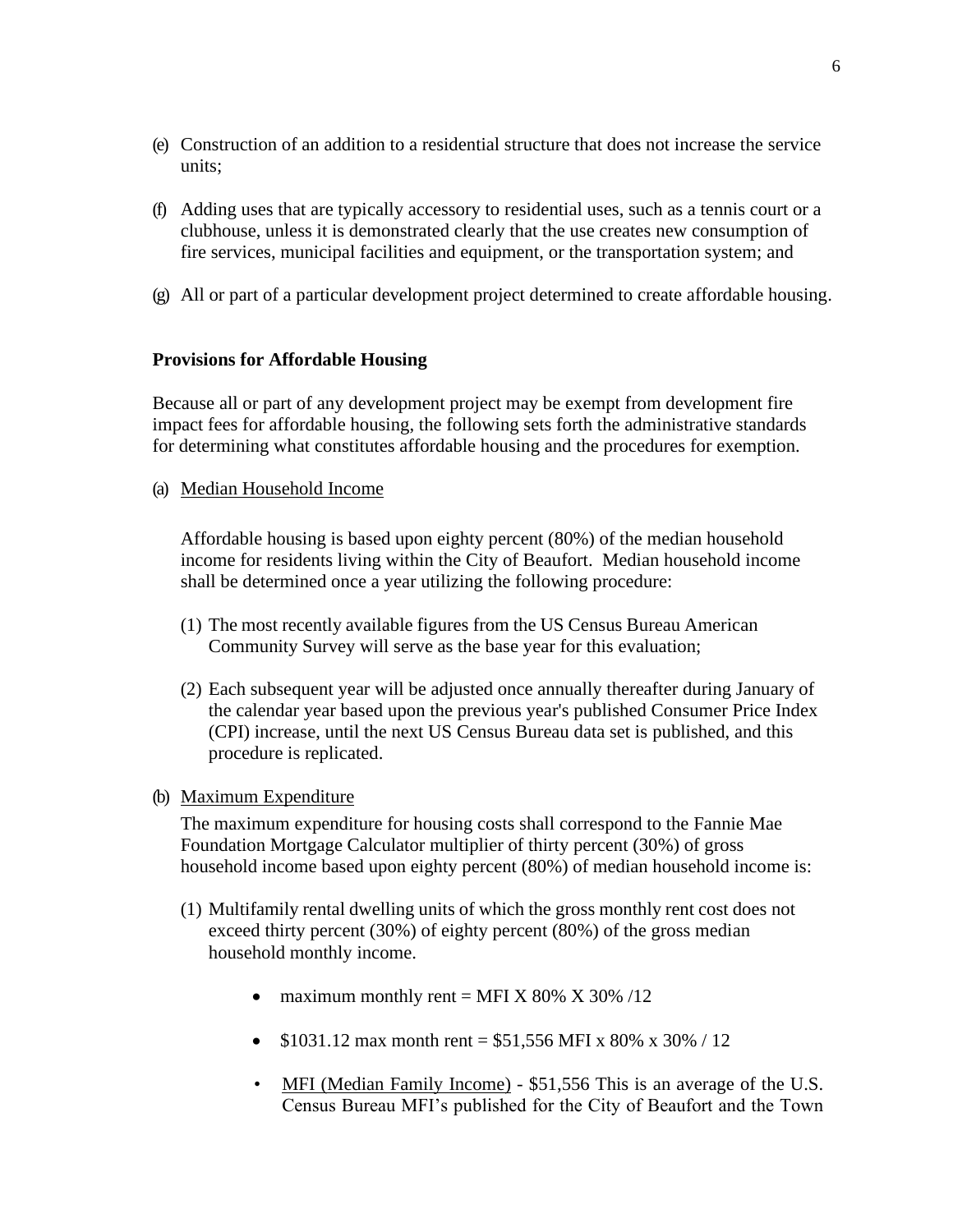of Port Royal.

- 80% The required MFI reduction as defined by the SC State impact fee law, SC Code Section 6-1-920
- 30% The US Housing and Urban Development's (HUD) criteria that housing cost should be 30% or less of a household's MFI.
- (2) Fee for simple ownership dwelling units of which the cost of homeownership for the dwelling unit do not exceed thirty percent (30%) of eighty percent (80%) of the gross median household monthly income as reflected in the sales price using the Fannie Mae Foundation Mortgage Calculator (or comparable methodology) assuming a 10%down payment and a specified interest rate. The specified interest rate shall be determined by selecting the lowest 30-year fixed mortgage rate reported by area lending institutions as of the first week of January for any given year and shall remain so for the balance of the year.
	- maximum monthly principle and interest  $(MMPI) = MFI X 80\% X 30\% /12$ – expenses
	- $$631.12 \text{ MMPI} = $51,556 \text{ MPI} \times 80\% \times 30\% /12 400$
	- A 30-year mortgage at 7% and 10% down payment calculates to a purchase price of \$105,400.00 to meet \$631.12 MMPI.
		- MMPI Maximum monthly Principle and Interest Payment
		- MFI (Median Family Income) \$51,556 This is an average of the U.S. Census Bureau MFI's published for the City of Beaufort and the Town of Port Royal
		- 80% The required MFI reduction as defined by the SC State impact fee law, SC Code Section 6-1-920
		- 30% The US Housing and Urban Development's (HUD) criteria that housing cost should be 30% or less of a household's MFI.
		- Expenses \$100 per month insurance, \$100 per month taxes, \$200 per month utilities and upkeep.
- (c) Procedures for Exemption from Development Impact Fees
	- (1) A developer seeking exemption from development fire impact fees for the construction of affordable multifamily rental dwelling units, must provide a Rent Control Agreement, approved by the City of Beaufort Community and Economic Development department, restricting the monthly rental cost of each affordable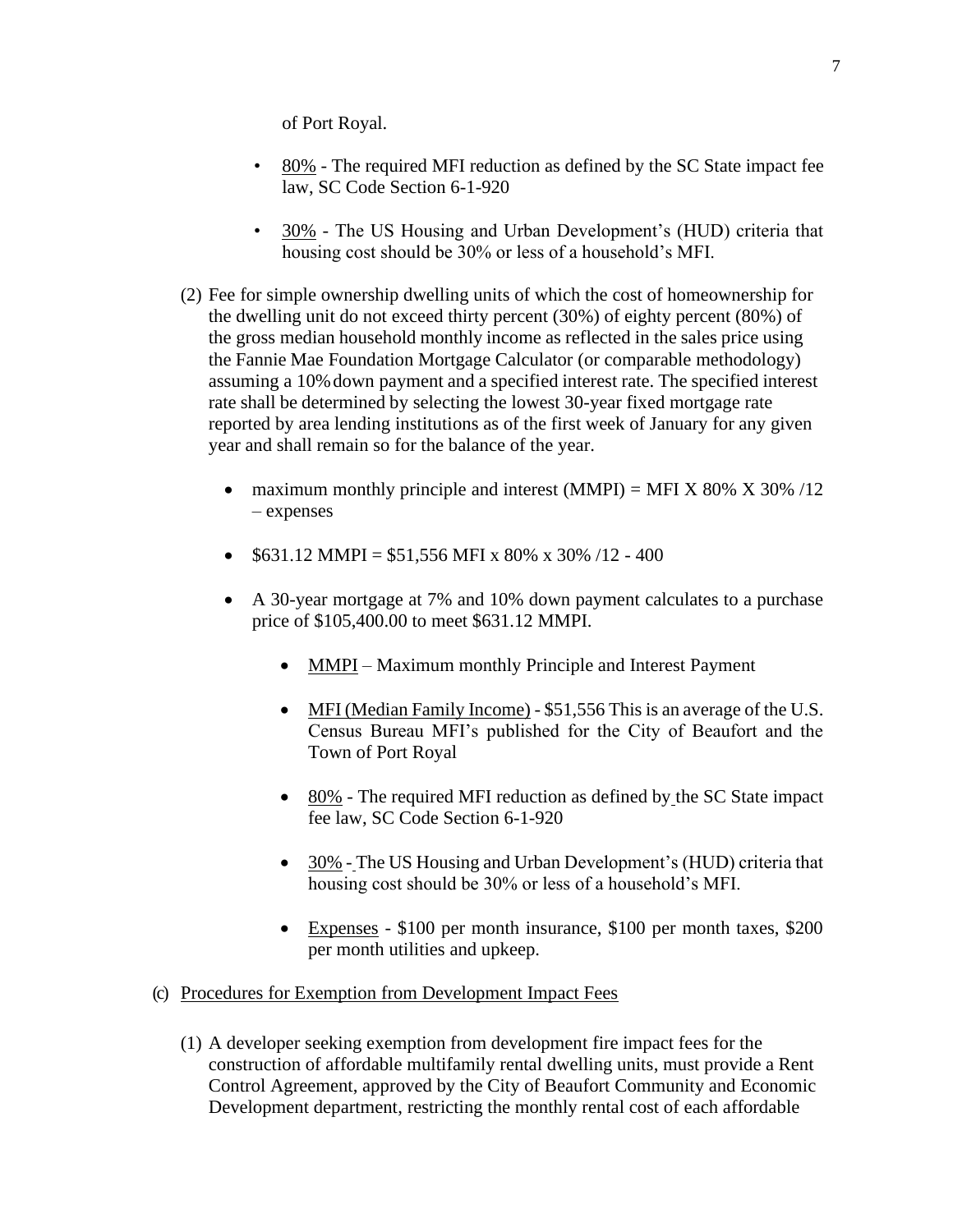housing unit for a period of six (6) years in accordance with the maximum expenditure, prior to issuance of the building permit.

(2) A developer seeking exemption from developmental fire impact fees for the construction of affordable simple ownership dwellings, must provide a letter, approved by the City of Beaufort Community and Economic Development, restricting the sale price of the housing unit.

#### **Credit for Redevelopment**

- (a) Properties with existing structures may receive fire impact fee credit for structures to be redeveloped or replaced.
	- (1) The permit applicant is responsible to notify the City of Beaufort Community and Economic Development department of the request for fire impact fee credit prior to presenting application for building permit or development permit and provide documentation necessary to properly assess the impact fee potential of the existing structure.
	- (2) The structure shall be evaluated in the present state to determine the developmental impact fee as if that structure was being constructed at the time of building permit application.
	- (3) The fee calculated for the existing structure will be credited towards to the developmental fire impact fee calculated for the new development building permit.
	- (4) Impact fee credit applied for existing structures shall not result in a developmental fire impact fee of less than Zero.

#### **Determination of Fees**

- (a) General Provisions
	- (1) The Community and Economic Development department shall determine, assess and collect all development impact fees administered within the city limits.
	- (2) Upon the effective date of this ordinance, development impact fees shall be charged to new development or redevelopment in accordance with the procedures set forth in this ordinance. Fees to be collected for a development will be determined at the time of application for a building permit. If the development is one that does not require a building permit, the impact fee for the development will be determined at the time of development approval. No building permit or development approval shall be issued for any development requiring the payment of development impact fees until the fees have been assessed by and remitted to the City of Beaufort Community and Economic Development department, or in the case of affordable housing exemptions, the appropriate financial guarantees have been filed with the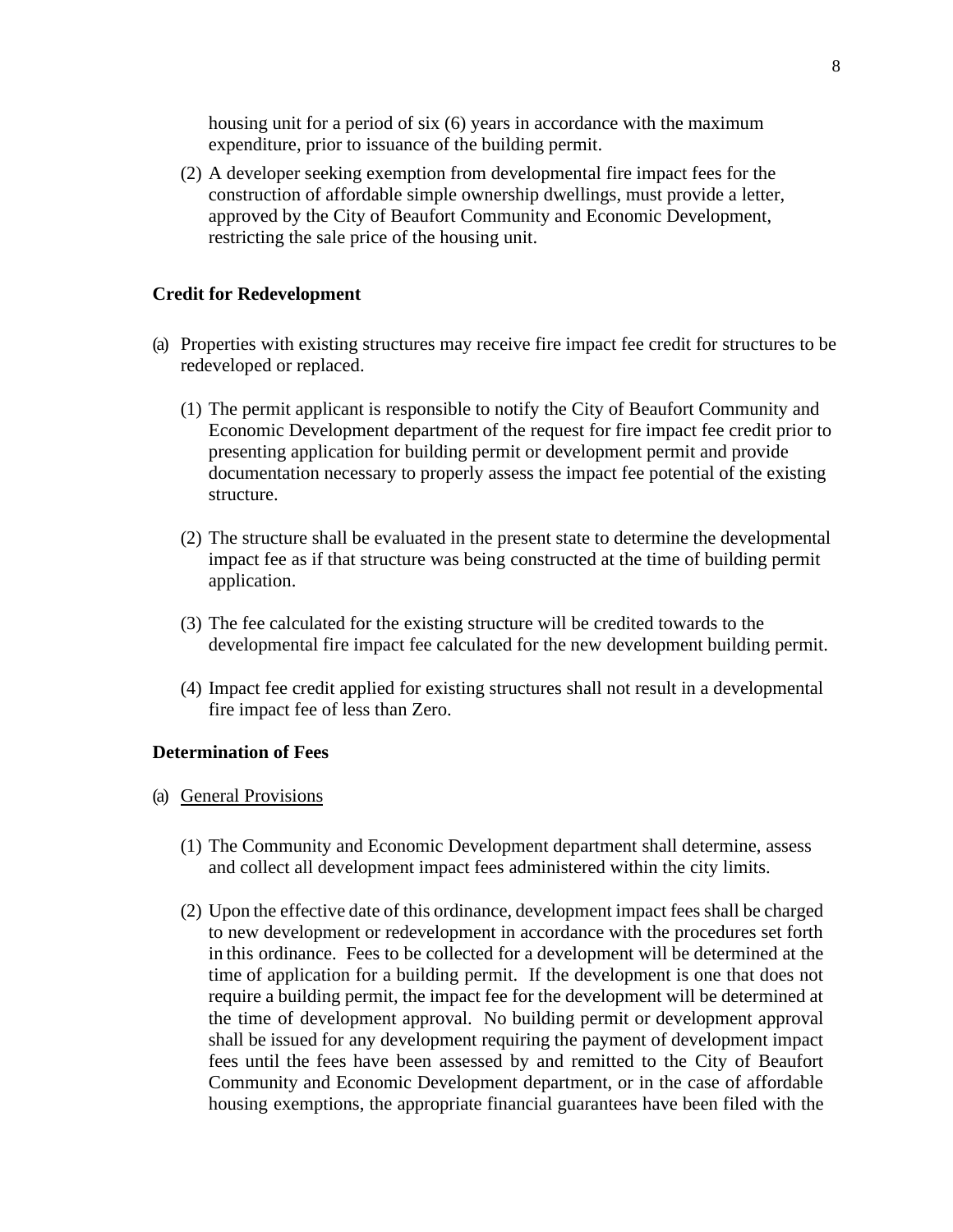Community and Economic Development department. Payment of such fees shall not relieve the developer from obligations to comply with any other applicable city ordinances, regulations, or requirementsincluding, but not limited to, the "Zoning," "Subdivisions," or "Buildings and Building Regulations" Chapters of the City of Beaufort Code of Ordinances prior to receiving a Certificate of Occupancy.

- (3) All monies paid by the fee payor pursuant to this ordinance shall be identified as development fire impact fees and promptly deposited in the developmental fire impact fee trust fund described in this ordinance.
- (4) For the purpose of calculating development impact fees, the land use types assumedin the Development Fire Impact Fee Schedule of this ordinance (i.e., Appendix A)shall be defined in accordance with the definitions contained in the Institute of Transportation Engineers' *Trip Generation Manual*, Ninth Edition (see *Beaufort Port Royal Fire Department Development Impact Fee Study, Appendix B*).
- (5) Payment of development impact fees according to the Development Fire Impact Fee Schedule (i.e., Appendix A), or independent impact fee calculation reviewed and approved by the City of Beaufort Director of Community and Economic Development, shall constitute full and complete payment of the new development's proportionate share of fire service costs.
- (6) A developer maynegotiate and contract with the city to provide facilities or services in lieu of payment of development impact fees in accordance with Section 6-1-1050 of the Act.
- (b) Fire Protection Impact Fees
	- (1) Fire Protection Impact Fee Formula

Fire protection impact fees collected within city limits shall be in accordance with one of the following formulas:

a. Residential Development

Residential Fire Impact Fee  $= (SU)$  x (CPP) Where:

> $SU$  (Service Unit) = The amount of net new service units generated by the proposed development. The service unit variable is calculated per Service Unit as annotated by each land use category

 $CPP (COST PER PERSON) = The cost per person for providing$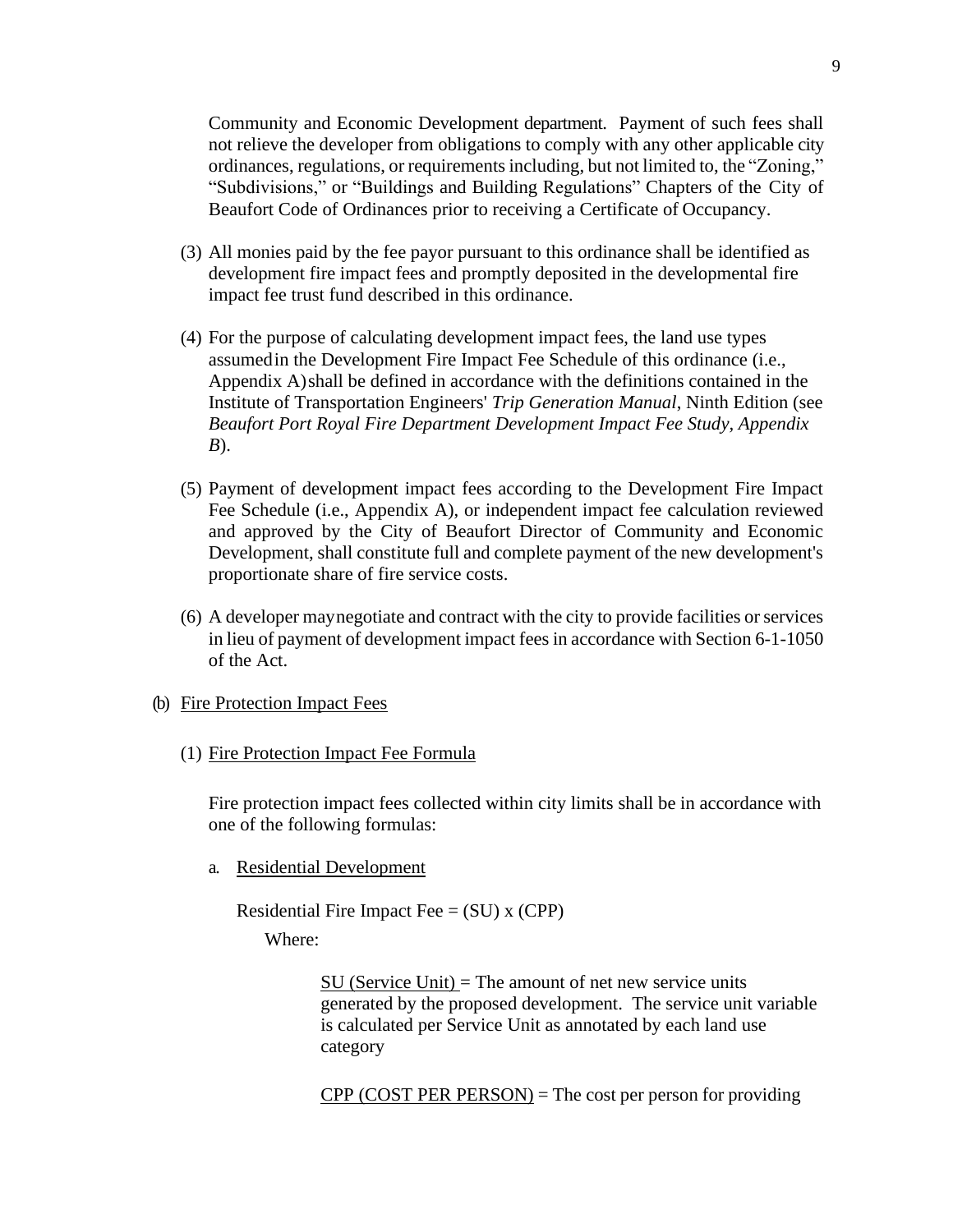fire protection services based on information presented in the *Beaufort/Port Royal Fire Department Development Impact Fee Study.* The cost per person is \$305.43.

b. Non-Residential Development

Non-Residential Fire Impact Fee  $=$  (#SU) x (ESR) x (CPE)

Where:

 $SU = The amount of net new service units generated by the$ proposed development. The service unit variable is calculated per Service Unit as annotated by each land use category.

ESR = Average employee space ratio developed using information published in the Institute of Transportation Engineers *Trip Generation, Ninth Edition* (see *Beaufort/Port Royal Fire Department Development Impact Fee Study, Appendix A*).

 $CPR$  (Cost per Employee) = The cost per employee for providing fire protection servicesis based on information presented in the *Beaufort/Port Royal Fire Department Development Impact Fee Study*. The cost per employee is \$592.34.

(2) Determining Fire Protection Impact Fees

The amount of fire protection impact fees attributable to a specific development shall be determined through the following process:

- a. Verify the use and number of new service units for which the building permit is being sought;
- b. For residential development, determine whether any of the proposed residential dwelling units qualify for exemption of fire protection impact fees as "affordable housing" and, if so, the number and type of such units; and
- c. For residential uses multiply the number of non-exempt service units for the specified land use category by the cost per person.
- d. For Non-residential development, determine the applicable land use type and impact fee per service unit set forth in Appendix A of this ordinance; and
- e. For non-residential uses multiply the number of service units for the specified land use category by the employee space ratio, and then multiply the product by the cost per employee.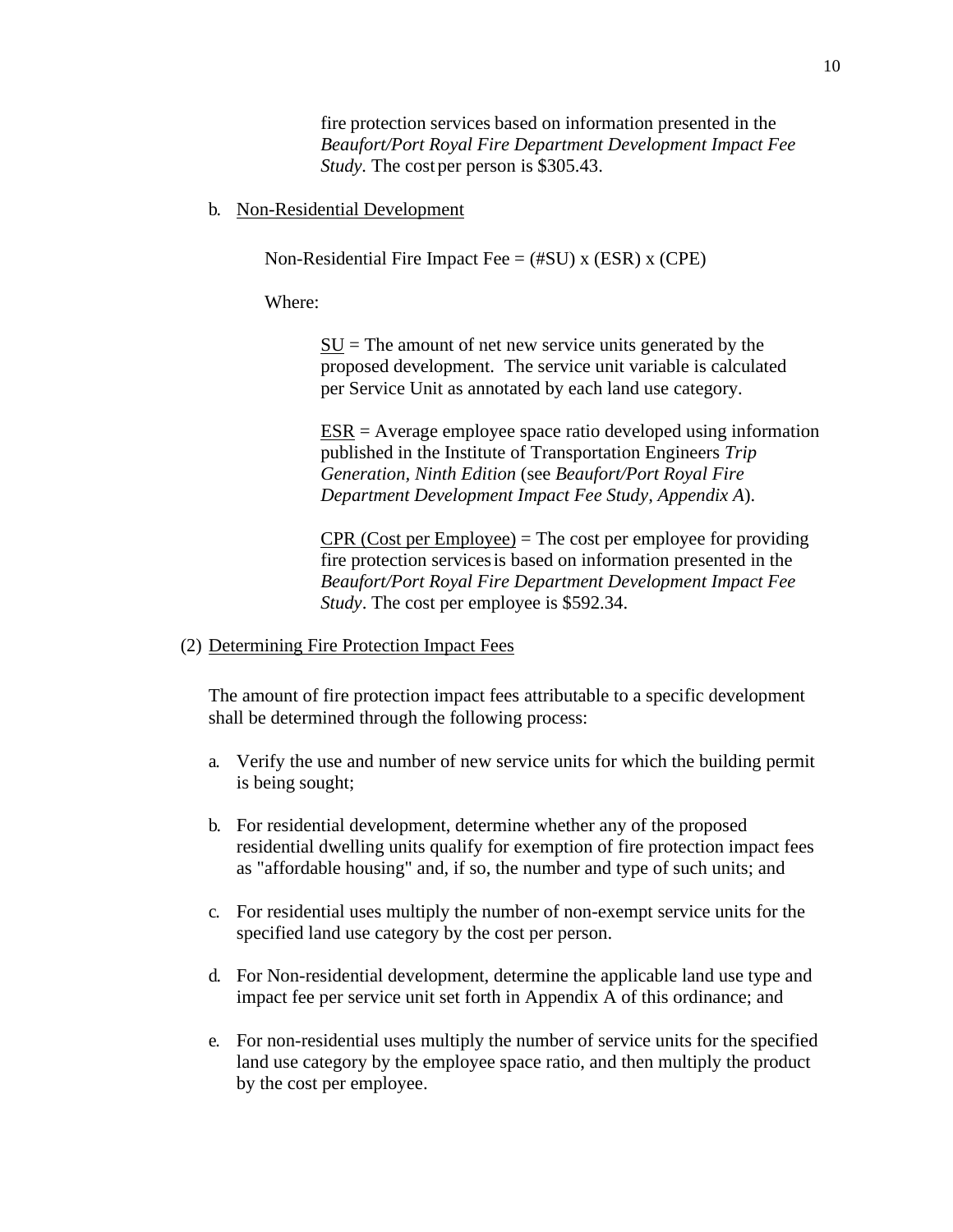### (3) Independent Fire Protection Impact Fee Calculation

In the event that a fee payor or city staff contend that the land use for which the building permit is being sought is not within those land uses identified in Appendix A, or if the fee payor contends that the Appendix A calculations are not accurate for its intended use, then the City of Beaufort Director of Community and Economic Development, or its designee, shall make a determination as to the most comparable land use category to assume for calculating fire protection impact fees. If the fee payor disagrees with the determination of the City of Beaufort Director of Community and Economic Development, or if the city otherwise deems it appropriate, an independent impact fee calculation may be performed to quantify the fair share of system improvement costs attributable to the development. Preparation of an independent impact fee calculation will immediately halt the building permit application process until such time that the necessary calculation is deemed complete by the City of Beaufort Director of Community and Economic Development. If an independent calculation is requested, it must accompany the building permit application and be prepared in accordance with the following provisions:

- a. Independent calculations for the determination of fire protection impact fees must be performed by a certified professional engineer, architect, landscape architect, planner or other duly qualified and licensed professional approved by the City of Beaufort Director of Community and Economic Development.
- b. The independent calculation shall be subject to review and approval by the City of Beaufort Director of Community and Economic Development, or its designee. In the event that the City of Beaufort Director of Community and Economic Development elects to contract with a third party to review the independent calculation, the cost of this review shall be borne by the applicant based on the cost of the third-party review, plus a ten percent (10%) administrative fee.
- c. The City of Beaufort Director of Community and Economic Development, shall either approve or provide in writing the reasons for disapproval of the independent calculation study within thirty (30) days of its submittal for review.
- d. Prior to commencing the study, the developer's hired professional and the City of Beaufort Director of Community and Economic Development, or its designee, shall agree upon the relevant factors and values that will be utilized in the independent calculation of impact fee.
- e. The independent impact fee calculation shall be based on one of the following formulas: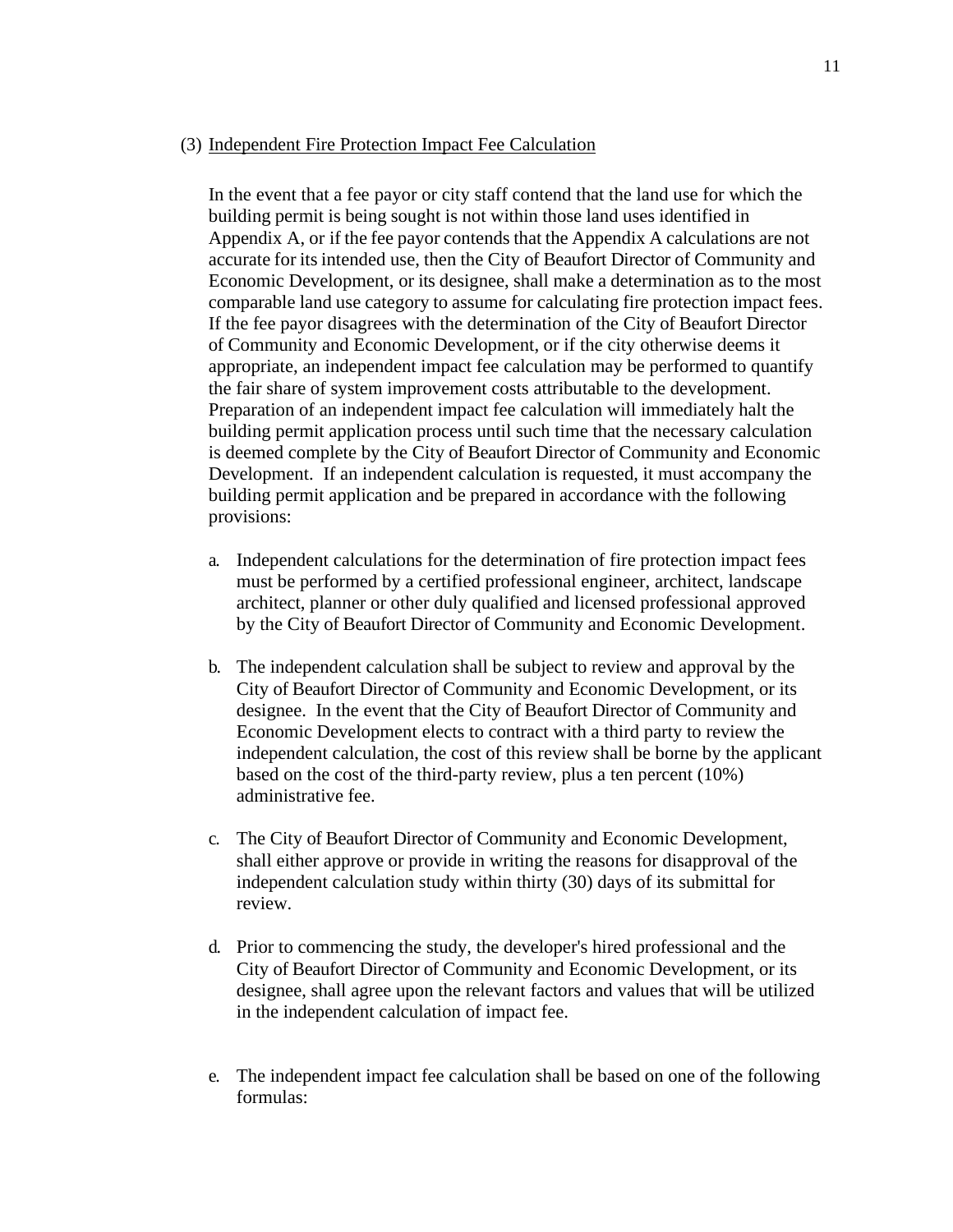Residential Development

Residential Fire Impact Fee  $= (SU)$  x (CPP)

Where:

SU (Service Unit) = The amount of net new service units generated by the proposed development. The service unit variable is calculated per Service Unit as annotated by each land use category

 $CPP (COST PER PERSON) = The cost per person for providing$ fire protection services based on information presented in the *Beaufort/Port Royal Fire Department Development Impact Fee Study.* The cost per person is \$305.43.

Non-Residential Development

Non-Residential Fire Impact Fee  $=$  (#SU) x (ESR) x (CPE)

Where:

 $SU =$  The amount of net new service units generated by the proposed development. The service unit variable is calculated per Service Unit as annotated by each land use category.

 $ESR = Average$  employee space ratio developed using information published in the Institute of Transportation Engineers *Trip Generation, Ninth Edition* (see *Beaufort/Port Royal Fire Department Development Impact Fee Study, Appendix A*).

 $CPR$  (Cost per Employee) = The cost per employee for providing fire protection servicesis based on information presented in the *Beaufort/Port Royal Fire Department Development Impact Fee Study*. The cost per employee is \$592.34.

#### **Impact Fee Trust Funds**

Development impact fees collected pursuant to this ordinance shall be kept separate from other revenue of the city. There shall be one trust fund established solely for development fire impact fee funds. All development impact fees collected shall be properly identified by property address noted on the approved building permit and by the appropriate trust account.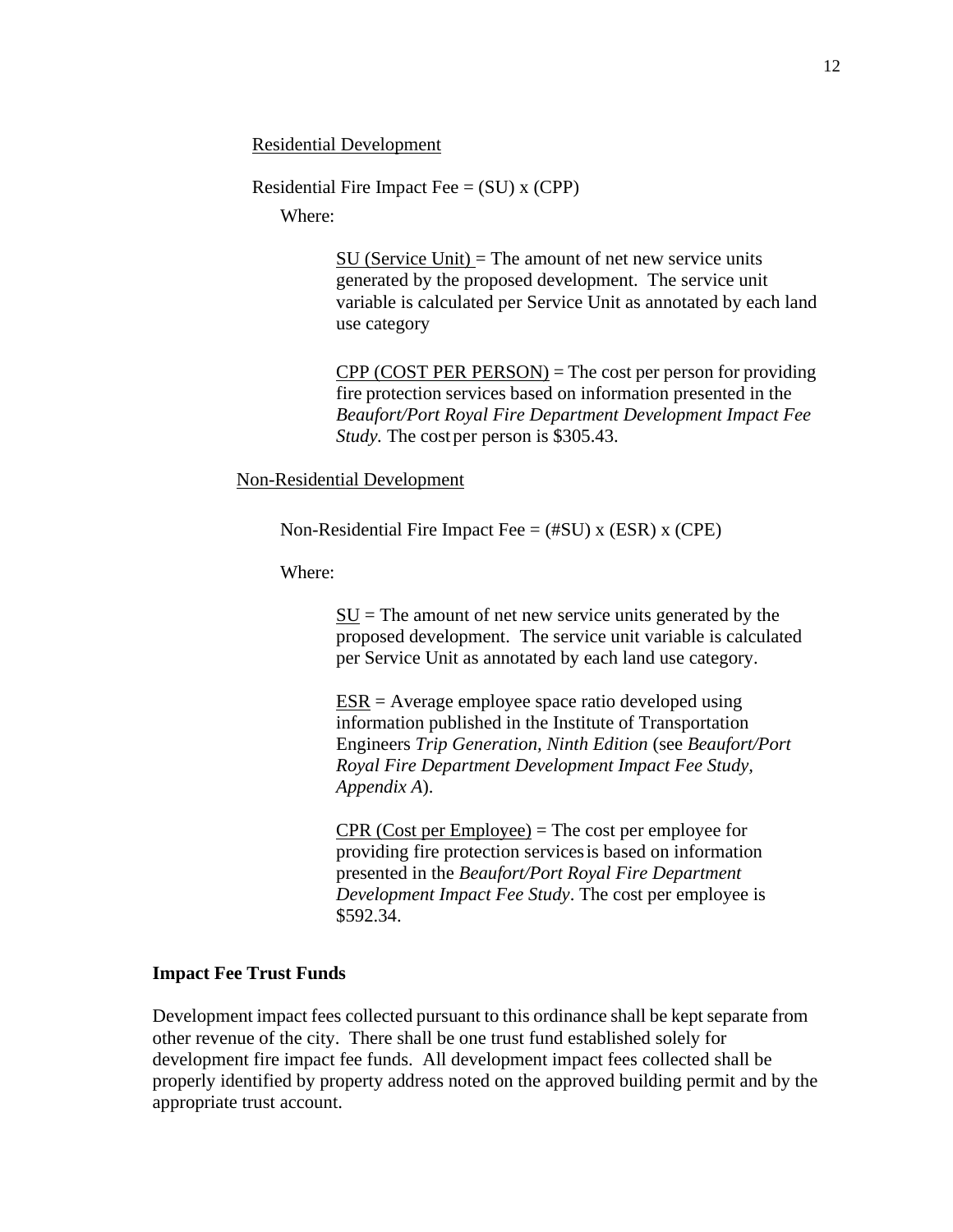Any funds on deposit not immediately necessary for expenditure shall be maintained in an interest-bearing account prior to expenditure on recommended projects. Interest earned on development impact fees in deposit must be considered revenue to the trust fund account for which income is earned and must be subject to all restrictions placed on the use of development impact fees pursuant to this ordinance.

# **Limitation on Expenditures of Funds Collected**

(a) Eligible System Improvement Costs

Funds from development impact fee trust accounts shall be expended only for the public facilities and system improvementsidentified as eligible for impact fee funding in the *Beaufort/Port Royal Fire Department Capital Improvement plan*, incorporated herein by reference. No funds shall be used for administrative or operating costs associated with imposing any of the development impact fees. Eligible components of a public fire department facility may include, but are not limited to, the following:

- (1) Design and construction plan preparation;
- (2) Construction of new facilities, structures, or amenities that provide additional capacity;
- (3) Purchase of new equipment (>\$100,000 purchase price) that provide additional capacity.
- (4) Principal payments, interest and other finance charges on bonds or other indebtedness issued by or on behalf of the city for financing any or all public fire department infrastructure.
- (b) Rational Nexus Test

The City Finance Director, or its designee, shall make an annual report to the City Council and publish this report for access by the general citizenry showing where development fire impact fees have been collected and what projects have been funded with these revenues. The Council shall consider this report and whether the fees are being spent for the benefit of new developments within city limits. If the Council determines that this is not the case, then it shall adjust the *Beaufort/Port Royal Fire DepartmentCapital Improvement plan*, and other projected capital expenditures to correct the condition.

(c) Expenditure of Funds

Development impact fee funds shall be expended in the order in which they were collected. The disbursal of such funds shall require approval of the City Council,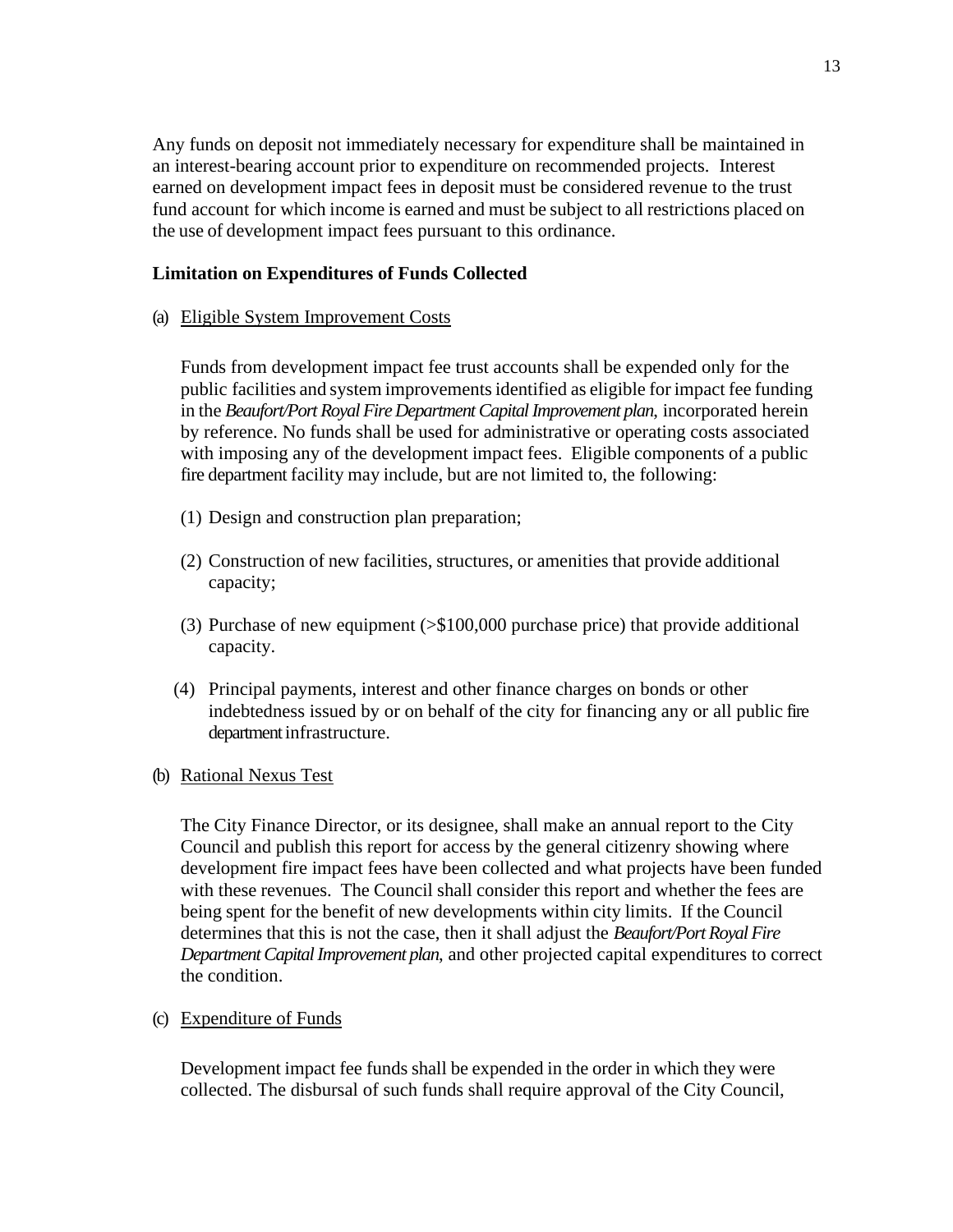upon recommendation of the City Manager or its designee.

(d) Reimbursement

Impact fee funds not obligated for expenditure within three (3) years of the date that they are scheduled to be expended in the *Beaufort/Port Royal Fire Department Capital Improvement plan*, shall be returned, with actual interest earned, to the record owner of the property for which the fees were collected, on a first-in, first-out basis.

# **Credits / Reimbursements**

- (a) General Provisions
	- (1) A developer shall be entitled to a credit against development impact fees assessed pursuant to this ordinance for city-approved monetary or in-kind contributions toward some or all expenditures included in the *Beaufort/Port Royal Fire Department Capital Improvement plan*, that are eligible for impact fee funding.
	- (2) Development impact fees shall not be imposed on a fee payor or developer who has entered into an agreement with the city for certain contribution, payment, construction, or dedication of land up to the cash value of the specific improvements identified within the agreement. Any difference between total development impact fees due for the development and the cash value of the executed agreement remain eligible for collection pursuant to the rules and requirements of this ordinance.
	- (3) A fee payor shall be reimbursed for contributions of land or facilities that exceed his proportionate share of the cost of public facilities when such excess contribution is made at the request of the city.
- (b) Application for Credit Agreement
	- (1) The determination of the amount of any credit shall be undertaken through submission of an Application for Credit Agreement, which shall be submitted through the City of Beaufort Community and Economic development, for review by the Director of Community and Economic development, or its designee.
	- (2) The Application for Credit Agreement shall include the following information:
		- a. The following documentation must be provided if the proposed application involves a credit for any cash contribution:
			- 1. A certified copy of the development approval in which the contribution was agreed; and
			- 2. Proof of payment (if already made); or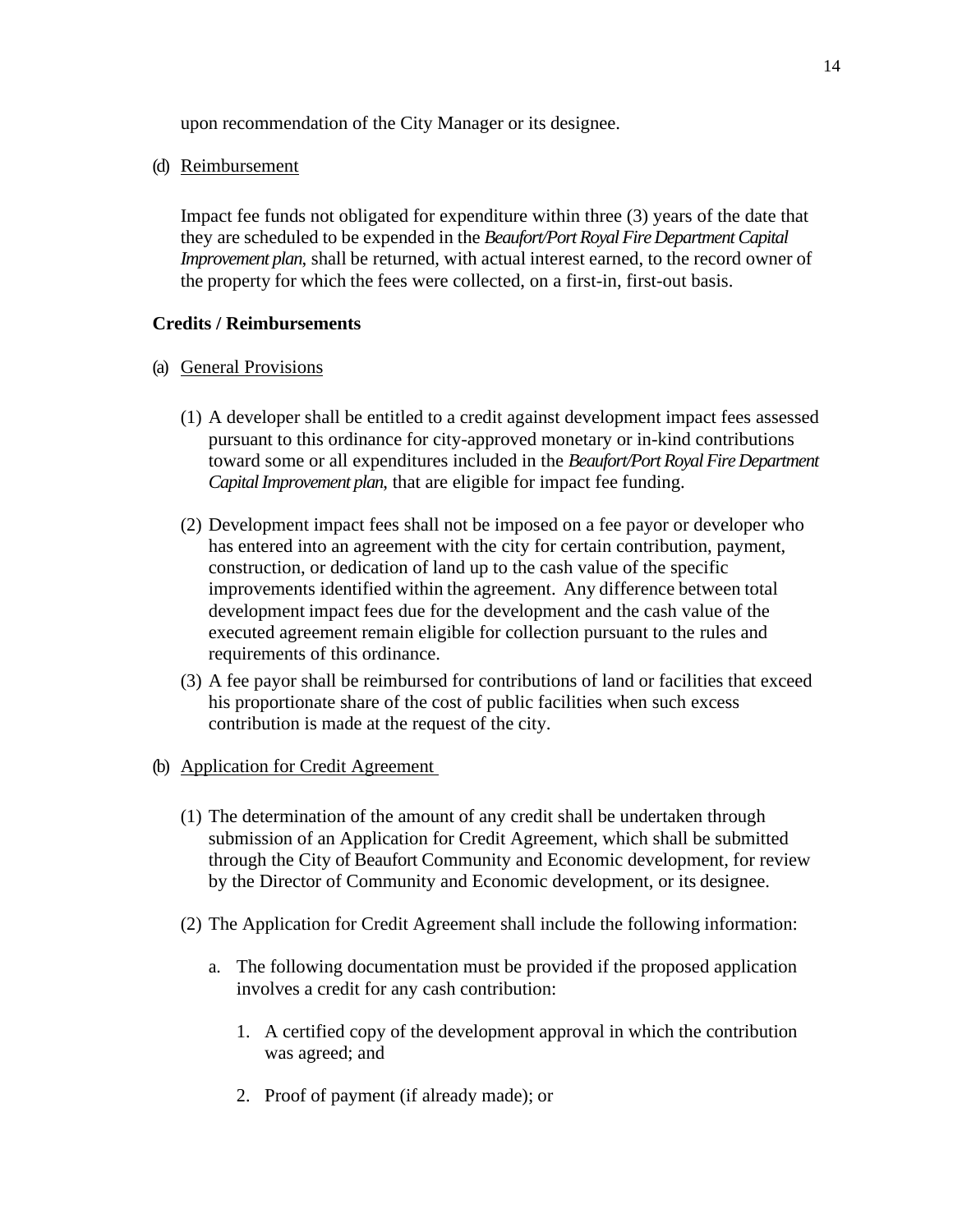- 3. Proposed method of payment (if not already made).
- b. The following documentation must be provided if the proposed application involves credit for dedication of land:
	- 1. A drawing and legal description of the land;
	- 2. The appraised fair market value of the land at the date a building permit application is sought for the land use(s), prepared by a professional Real Estate Appraiser who is a member of the member Appraisal Institute (MAL) or who is a member of Senior Residential Appraisers (SRA); and
	- 3. A certified copy of the development permit in which the land was agreed to be dedicated (if applicable).
- c. The following documentation must be provided if the proposed application involves credit for construction:
	- 1. The proposed construction documents of the specific construction project prepared and certified by a duly qualified and licensed engineer in the State of South Carolina;
	- 2. The projected costs for the suggested improvements, which shall be based on local information for similar improvements, along with the construction schedule for the completion of said improvements. Such estimated cost shall include construction or reconstruction of the project, the cost of labor and materials, the cost of all lands, property, rights, easements, and franchises acquired, financing charges, interest prior to and during construction and for one (1) year after completion of construction, costs of plans andspecifications, surveys of estimates of costs and revenues, costs of professional services, and all of the expenses necessary or incidental to determining the feasibility or practicability of such construction or reconstruction.
- (3) Within fourteen (14) days of receipt of the proposed Application for Credit Agreement, the City of Beaufort Director of Community and Economic development, or its designee, shall determine if the application is complete. If it is determined that the proposed agreement is not complete, the City of Beaufort Director of Community and Economic development shall send written notification to the applicant outlining the deficiencies. The City of Beaufort Director of Community and Economic development shall take no further action on the proposed Application for Credit Agreement until all such deficiencies have been corrected or otherwise settled.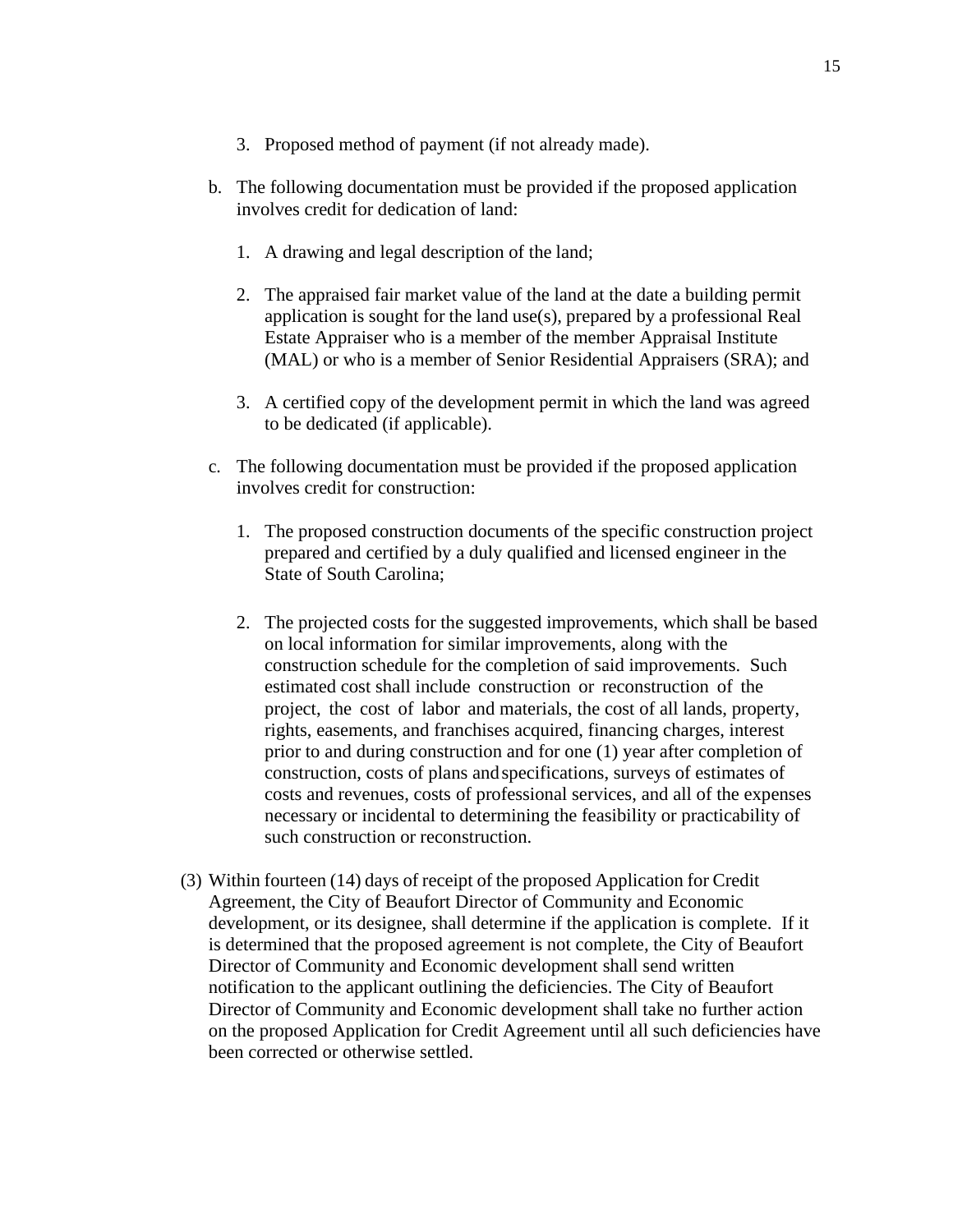- (4) Once the City of Beaufort Director of Community and Economic development determines that the proposed Application for Credit Agreement is complete, it shall be reviewed within thirty (30) days by a committee of designated staff composed of the City Manager, City Finance Director, City Fire Chief, City Building Official, and City Engineer (together known as the Credit Review Committee).
- (5) If the Application for Credit Agreement is approved by the Credit Review Committee, a Credit Agreement shall be prepared and signed by the applicant and the City Manager. It shall specifically outline the contribution, payment, construction, or land dedication, the time by which it shall be complete, dedicated, or paid, and any extensions thereof, and the dollar credit the applicant shall receive for the contribution, payment, or construction against development impact fees. The agreement may also include provisions for rescinding the credit and issuing stop work orders if the dedication and/or work and/or construction are not timely accomplished.
- (6) A fee payor affected by the decision of the Credit Review Committee regarding credits may appeal such decision pursuant to the Appeal Process as outlined in this ordinance.

# **Penalties**

City Council shall have the following remedies, which may be exercised individually or collectively, for collecting development impact fees. The failure to pursue any remedy at any time shall not be deemed as a waiver of city rights to pursue any remedy at such other time as may be deemed appropriate.

- (a) Interest and Penalties. The City may, at its discretion, add to the amount of calculated development impact fees due prior to award of a Certificate of Occupancy, reasonable interest and penalties for non-payment or late payment of required funds. Penalties for unpaid development impact fees shall be administered consistent with City of Beaufort Code of Ordinances.
- (b) Withholding Certificate of Occupancy. The City may withhold a Certificate of Occupancy until full and complete payment has been made by the developer of development impact fees due for the development.
- (c) Withholding Utility Service. The City may withhold the provision of utility services to a development until the required development impact fees have been paid in full.
- (d) Lien. The City may impose a lien on the developer's property for failure of the developer to pay required development impact fees in full.
- (e) Other. The City may pursue the collection of the development impact fees, including interest, by way of civil process.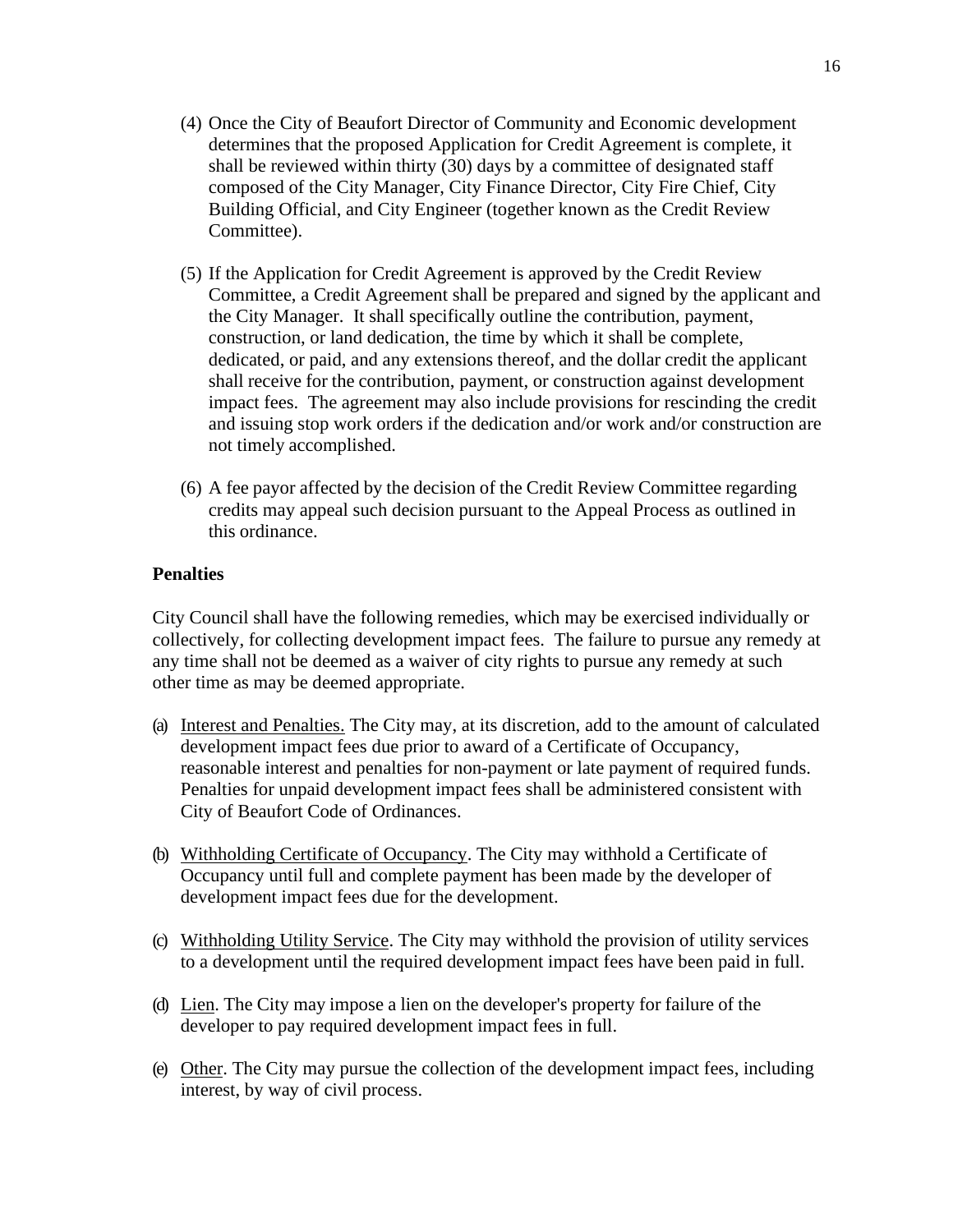# **Appeal Process**

A developer shall have the following rights for appeal of development impact fees imposed by the city on their development pursuant only to this ordinance:

#### (a) Administrative Appeal

- (1) A developer may file an administrative appeal with the City Manager regarding the payment of development impact fees, independent calculation of impact fees, or credits or reimbursements by filing a written Notice of Appeal. Said Notice shall be filed within thirty (30) days of the decision sought to be appealed. The filing of an appeal will immediately halt the building permit application process, unless the developer posts a bond or submits an irrevocable letter of credit for the full amount of the development impact fees as calculated by the city to be due. All Notices of Appeal shall include a full explanation of the reasons for the appeal, specifying the grounds therefore, and containing any documentation that the developer desires to be considered. The appeal shall contain the name and address of the developer filing the appeal and shall state their capacity to act as a representative or agent if they are not the owner of the property to which impact fees or credits pertain.
- (2) Within thirty (30) days following receipt of the written Notice of Appeal, the City Manager will review the Appellant's written report, supporting documentation and departmental staff reports. The thirty (30) day review period may be extended if additional information is needed from the Appellant in order to render a decision. Upon completion of the administrative review, the City Manager will provide a written response to the Appellant constituting a final administrative determination.
- (3) Any person desiring to appeal the final administrative determination of the City Manager regarding payment of development impact fees or credits shall file a written Notice of Appeal to the City Council. Said Notice of Appeal to City Council shall be filed with the City Clerk of Council within fifteen (15) days following receipt of the final administrative determination. Receipt shall be construed to have occurred when the final administrative decision is deposited in the United States mail postage prepaid to the person whose name and address is identified in the original Notice of Appeal.
- (4) The City Clerk of Council will schedule all impact fee appeals for the first City Council meeting following ten (10) days from receipt of the Written Notice of Appeal to the City Council. Postponements of the City Council appeal date may be granted by the City Manager if they are requested in writing at least ten (10) days in advance of the scheduled City Council meeting date.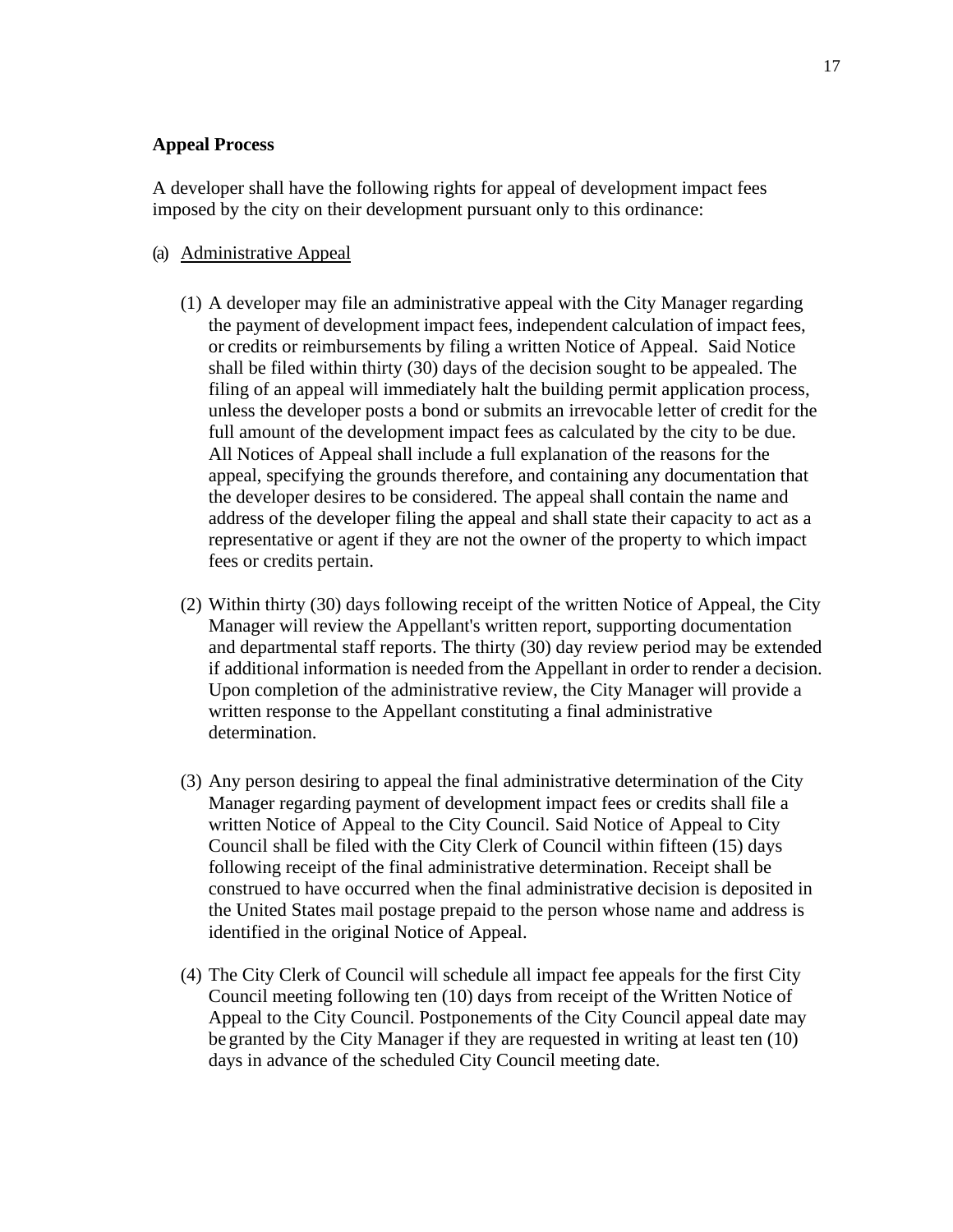(5) When an Appeal is scheduled for oral presentation before the City Council, the Appellant and city staff shall each be given ten (10) minutes at the oral argument to present the Appeal and to discuss the submitted written record.

## (b) Payment Under Protest

A fee payer may pay development impact fees under protest. Payment under protest does not preclude the developer from filing an administrative appeal nor is the fee payer stopped from receiving a refund of an amount considered to have been collected illegally. A fee payor, at his option, may also post a bond or submit an irrevocable letter of credit for the amount of development impact fees due instead of making a cash payment under protest, pending the outcome of an appeal.

# (c) Mediation

City Council shall provide for mediation by a qualified independent party, upon voluntary agreement by both the developer and the City, to address a disagreement related to development impact fees calculated by the City. Neither a request for, nor participation in, mediation shall preclude a fee payor from pursuing other developer rights or remedies otherwise available by law.

# **Refunds**

## (a) General Provisions

Funds not obligated for expenditure within three (3) years of the date that they are scheduled to be expended in the *Beaufort/Port Royal Fire Department Capital Improvement Plan* shall be refunded to the record owner of property for which the impact fees were paid, with actual interest earned, on a first-in, first-out basis. For the purpose of determining whether fees have been spent or encumbered, the first money placed in a trust fund account shall be deemed to the first money taken out of that account when withdrawals have been made.

## (b) Refund Process

The owner of property eligible for a refund of one or more development impact fee payments shall submit to the City of Beaufort Director of Community and Economic Development:

- (1) a notarized sworn statementthat the person is the current owner of the property for which a refund is due, a certified copy of the latest recorded deed, and a copy of the most recent ad valorem tax bill for the property.
- (2) When a right to a refund exists, the city shall send a refund to the current owner of record within ninety (90) days after it is determined by City Council that a refund is due.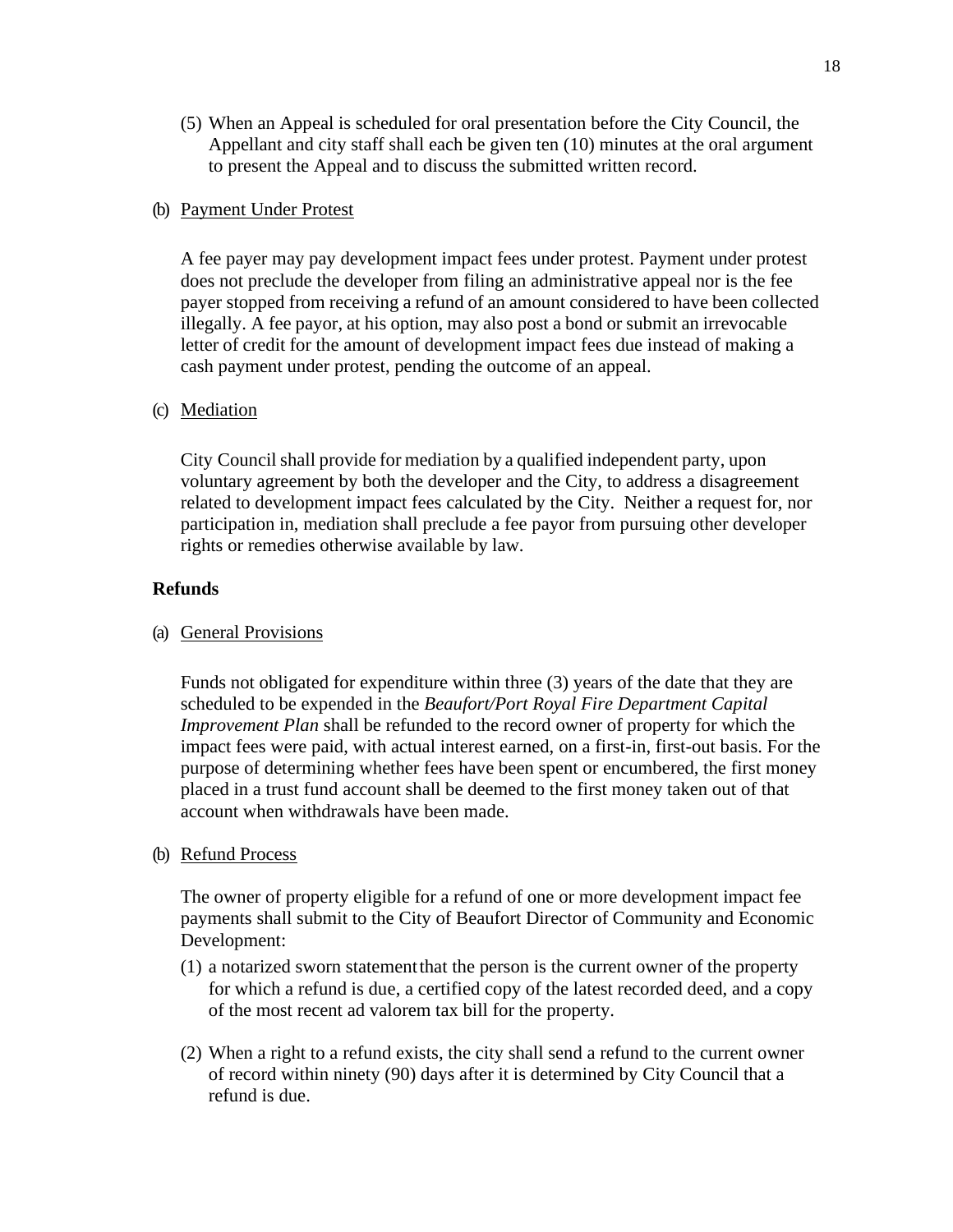- (3) All refunds shall include the pro rata portion of the interest earned while on deposit in the specific development impact fee trust account.
- (4) A record owner of property for which one or more development impact fee refunds are due has standing to sue for such refund pursuant to Section 6-1- 1020(D) of the Act if there has not been a good-faith effort towards a timely payment of a refund pursuant to this section.

# **Review**

- (a) City Council shall be responsible for preparing and publishing an annual report describing the amount of development impact fees collected, appropriated, and spent during the preceding fiscal year.
- (b) Metropolitan Planning Commission shall be responsible for a holistic review and update of the *Developmental Fire Impact Fee Study for the Beaufort/Port Royal Fire Department, The Beaufort/Port Royal Fire Department Capital Improvement Plan*, and the Affordable Housing Analysis in support of both, in the same manner and on the same review cycle as the City of Beaufort Comprehensive Plan.

# **Termination of Development Impact Fees**

Development impact fees for the City of Beaufort shall be terminated within Twenty (20) years after the effective date of this ordinance, or when sufficient fees have been collected to fund all of the projects eligible for development impact fee funding that are identified in the *Beaufort/Port Royal Fire Department Capital Improvement Plan*, whichever shall first occur, unless:

- (a) City Council adopts a revised *Developmental Fire Impact Fee Study for the Beaufort/Port Royal Fire Department* or amends *The Beaufort/Port Royal Fire Department Capital Improvement* for a subsequent amount of time; or
- (b) City Council adopts and updated *Developmental Fire Impact Fee Study for the Beaufort/Port Royal Fire Department,* pursuant to the substantive and procedural requirements set forth in the South Carolina Development Impact Fee Act, as amended.